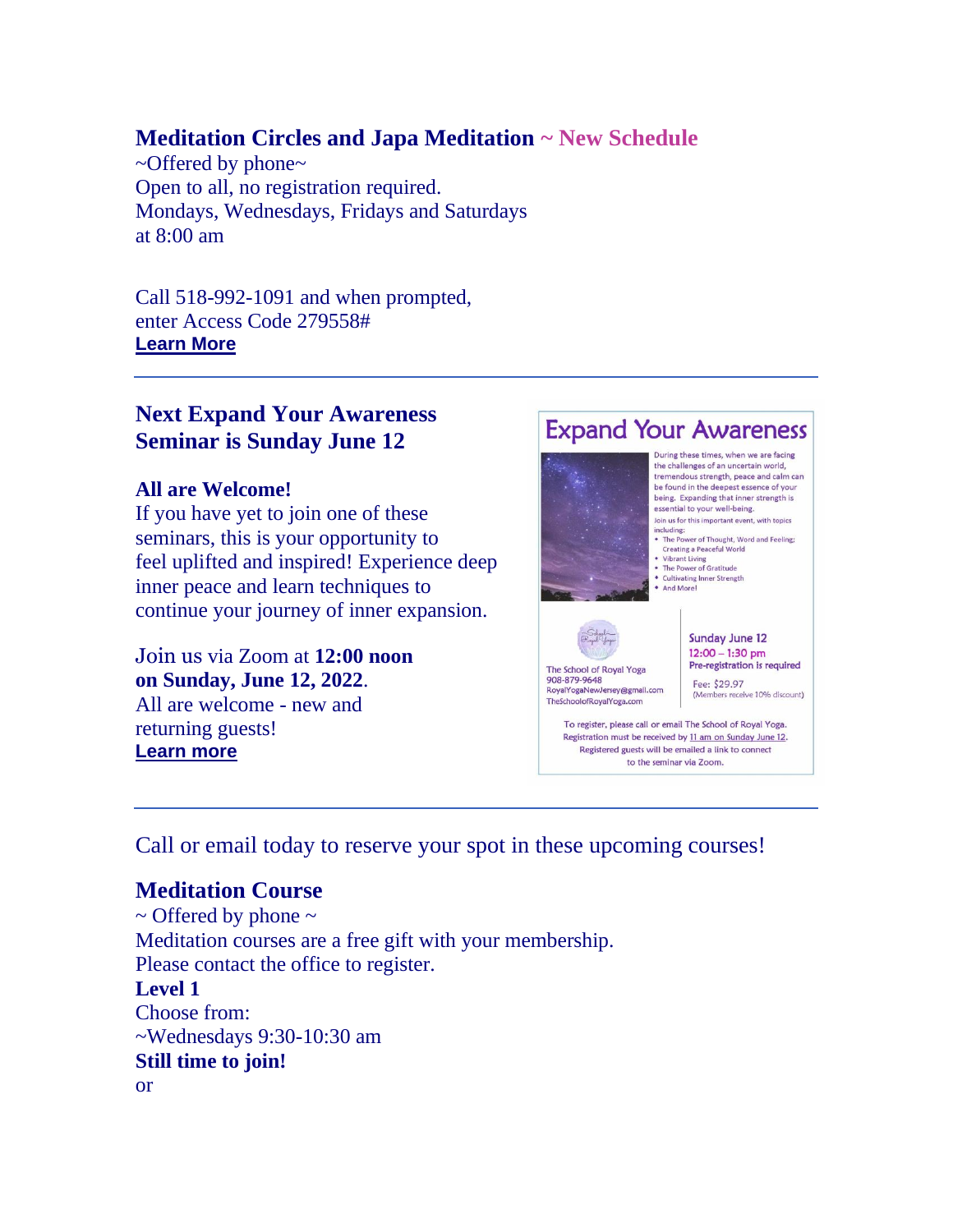$\sim$ Thursdays at 7:30-8:30 pm **Still time to join! [Learn More](https://r20.rs6.net/tn.jsp?f=001gkUYAMTyCjPyWf5MQqHvPrDTVRb5oKpyfk80_6IcIfGYkebyCXkmM83SUeHHqZZaBeeDbMrE61Z-wIUQO2vnWleU6ELyLZ0D6P6x7eAHQvaCaWiwHUjd0J5CqVMLqQP_reQiKCLxD8wSr7U8pg5FOW55A96Zfmvrjc7nv2JUyJJTjDYUv4C279QMf7pnfYrGqE_92zGAyAPrPK-DaFjDsiRfTxGXGk9yFxBiLCkRsIo=&c=jWWyGcC-vQHlqx6yxeR6bTJH-BGITnWPkEaf7IuwmE-Gszi17m8dRg==&ch=ZEa16c8nMZAg0o-OsaYGyJMyjuXRoMAiSQBcwnZqCOdZ5NNIxCAscA==)**

## **Life After Life Course**

~Offered by phone~ Course runs for 12 weeks Wednesdays 7:30-8:30 pm In progress~ still time to join!

Pre-registration is required. Please contact the office to enroll. **[Course Description and Pricing](https://r20.rs6.net/tn.jsp?f=001gkUYAMTyCjPyWf5MQqHvPrDTVRb5oKpyfk80_6IcIfGYkebyCXkmM-bqu5cKciv0xY-4bPkwGSiuRlse22oy2kdkYBvjPHqA1hVkfZjy9XDUhsesYmvaSRlPzG-ZoWkydAyCTy_0eSR8YeY0WcOYW_y9nf4x6mSO9-J8epZ2FH-mTDGYevNccDV1dpgmAl8B9T4Ttfh4herNonEf4b6F2-mo50mSnL5rVJ3CvQJ196E=&c=jWWyGcC-vQHlqx6yxeR6bTJH-BGITnWPkEaf7IuwmE-Gszi17m8dRg==&ch=ZEa16c8nMZAg0o-OsaYGyJMyjuXRoMAiSQBcwnZqCOdZ5NNIxCAscA==)**

# **Virtual Yoga Class Schedule:**

Please note that substitutes may fill in for the scheduled teacher on occasion.

- Monday 9:30 am ~Michele
- Tuesday 9:30 am ~Michele
- Tuesday 5:30 pm ~Previously Recorded Class
- Wednesday 6:45pm ~Michele
- Thursday 9:30 am ~Michele
- Saturday 9:30 am ~Previously Recorded Class

## **Virtual Yoga Classes via Live Stream Video**

*For Members Only* ~ New Members Welcome, please call the office or see instructions below to purchase memberships online. We have a variety of memberships available!

## **[Membership Information](https://r20.rs6.net/tn.jsp?f=001gkUYAMTyCjPyWf5MQqHvPrDTVRb5oKpyfk80_6IcIfGYkebyCXkmM7V79NEeobh3IVYCKyiBotY16eu1lYYpQThOm-J-rtEOmP4ZG1MZ734UXS5RbrsXyviJtZC39CxfrkI3uODUMqA-A9JsO6p4qTos88TLeOYOLbhRKUDTMVg8q-X3oJzG51naDDA01BEd3rQTzrebyUHk12iy0rSGumStUSYLjm4WNQg3HM4u-PA=&c=jWWyGcC-vQHlqx6yxeR6bTJH-BGITnWPkEaf7IuwmE-Gszi17m8dRg==&ch=ZEa16c8nMZAg0o-OsaYGyJMyjuXRoMAiSQBcwnZqCOdZ5NNIxCAscA==)**

All classes are 60 minutes. Please note that substitutes may fill in for the scheduled teacher on occasion.

NEW MEMBERS will receive **one** link that admits them into all scheduled Yoga classes. Once you are a Member, there is no need to reserve your spot in class. Join any class on the schedule when it is convenient for you!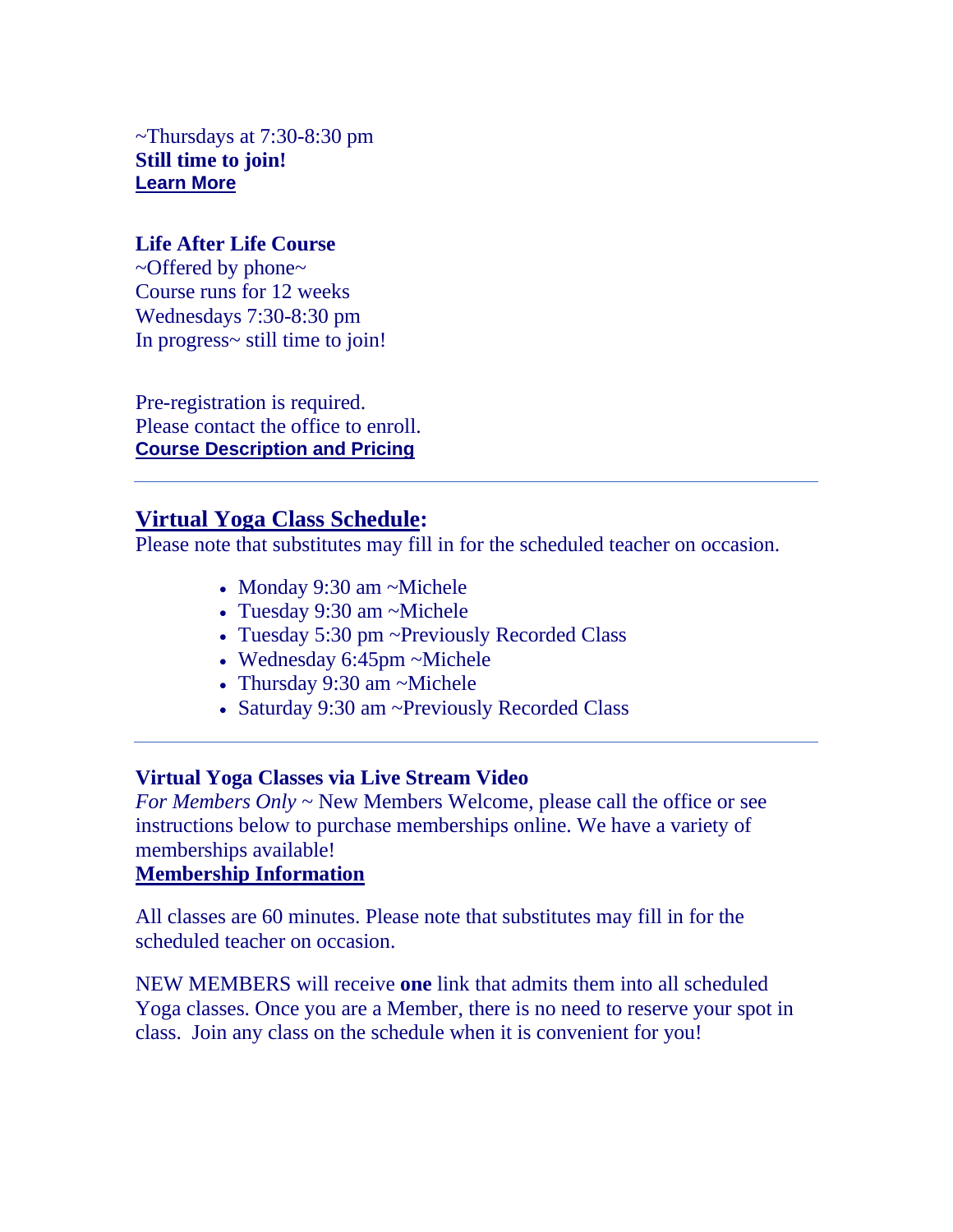If you are a NEW MEMBER and have not received your link, please reply to this email (or send an email to [RoyalYogaNewJersey@gmail.com\)](mailto:RoyalYogaNewJersey@gmail.com) or leave us a message at 908-879-9648. We respond as soon as possible to ensure you are able to begin taking Yoga classes with us.

# **[How to Join a Class](https://r20.rs6.net/tn.jsp?f=001gkUYAMTyCjPyWf5MQqHvPrDTVRb5oKpyfk80_6IcIfGYkebyCXkmM0_lAhYhlToG28qL7dj4i1rSYRrVsPxshXTsooosNT3zRtOEurB8K1QigubGjooI5BBkuRDxbUBD8xmvxnAJgPrCYZEf_oqhKzRu8Gv3iSYCwr1OYgOSd1uHoJc5QnUn-VOpGMIHqnSSKXeDD8BxDzdxjOtcdga358tPp-DlbD5CkU2fv3FqfxA=&c=jWWyGcC-vQHlqx6yxeR6bTJH-BGITnWPkEaf7IuwmE-Gszi17m8dRg==&ch=ZEa16c8nMZAg0o-OsaYGyJMyjuXRoMAiSQBcwnZqCOdZ5NNIxCAscA==)**

Please note:

- All members who have joined us so far may use the same link you received to access the classes.
- When your membership expiration date is approaching you will receive an email with a reminder to renew.

# **Wisdom Study Groups**

*Are you enjoying the Meditation Courses, Circles & Calls?* Would you like to explore a deeper understanding? To learn more call 908-879-9648 or email [RoyalYogaNewJersey@gmail.com](mailto:RoyalYogaNewJersey@gmail.com)

# **We Repair Mala Beads \$25**

~ If your Mala beads are broken and need repair, we re-string and replace missing beads and tassels. ~ Please e-mail or call to inquire. **[RoyalYogaNewJersey@gmail.com](mailto:RoyalYogaNewJersey@gmail.com) ~ 908-879-9648** 

## **A reminder that you can purchase your memberships online**!

It is simple and can be done any time of day or night!

1) Begin at our website: [www.TheSchoolOfRoyalYoga.com](https://r20.rs6.net/tn.jsp?f=001gkUYAMTyCjPyWf5MQqHvPrDTVRb5oKpyfk80_6IcIfGYkebyCXkmM76o_A8SkJq4wqv2EprzWz4HASLPSDssW1bIMIMSAbIwuiUt9_7lq_Zn9t_oRAvnj4bVVYPthqJddbQudYSsxOCg_vOGpWz76Vrpe54p6lWH&c=jWWyGcC-vQHlqx6yxeR6bTJH-BGITnWPkEaf7IuwmE-Gszi17m8dRg==&ch=ZEa16c8nMZAg0o-OsaYGyJMyjuXRoMAiSQBcwnZqCOdZ5NNIxCAscA==)

2) Click the Purple Button for "Purchase Memberships"

3) Select the appropriate membership and add to cart

4) Sign-in to complete the check out process

For those who prefer the method you are used to, we are happy to help you with your memberships over the phone, or set up your account for Automatic Renewals. As always, feel free to contact us with any questions.